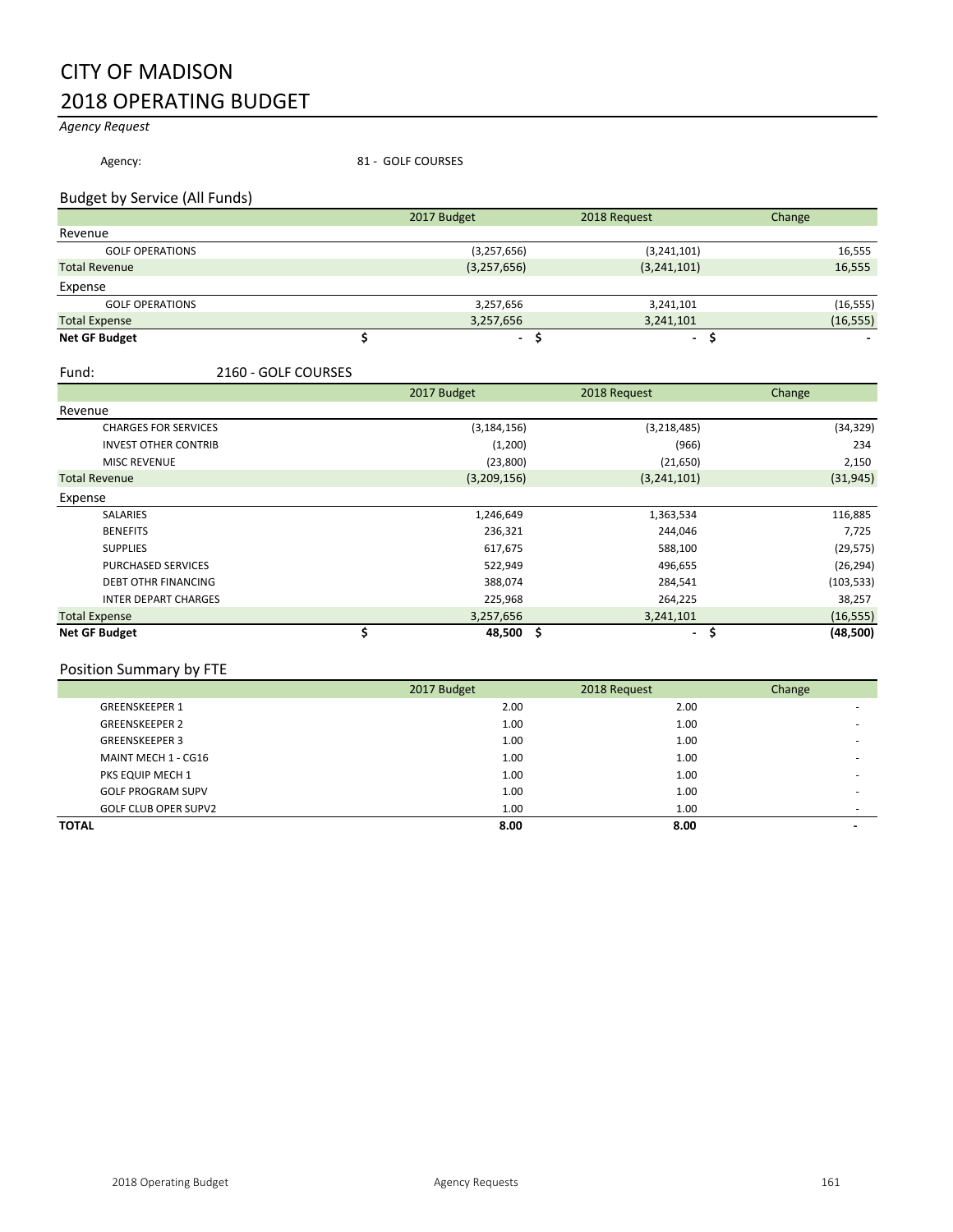TO: David Schmiedicke, Finance Department

FROM: Eric Knepp, Parks Superintendent

DATE: July 13, 2017

# **RE: 2018 Golf Enterprise Requested Operating Budget**

The 2018 requested operating budget for the Golf Enterprise includes a request for no levy support for the operations of the four courses. The Golf Enterprise operates as a fully competitive enterprise within a competitive marketplace. The two goals for Golf in 2018 are:

- Provide quality and affordable golf recreational opportunities to residents and visitors.
- Work to achieve operational profitability and long term financial sustainability.

The golf enterprise must evolve and innovate constantly to remain competitively positioned in the marketplace. In 2018, the Golf Enterprise will continue to work on opportunities for revenue enhancements. Golf will also continue to work with The First Tee to improve the lives and opportunities of hundreds of Madison's youth who participate in their developmental (both golf and life) programming.

The most concerning issue related to the ability of golf to be profitable is the significant need for capital reinvestment in the courses to promote playability. In 2017 to date, the Enterprise has lost over \$125,000 in potential cart revenue at Yahara due to the inability to send carts on to the wet course. This continues a long term trend of holding carts off the course due to poor drainage, but the issue is becoming much more acute. This in conjunction with new (e.g. unemployment expense) and growing (PILOT and Fleet) costs have put the Golf Enterprise in a precarious position. We intend to work with stakeholders to develop an actionable plan to ensure the mission of the Golf Enterprise is met for years to come.